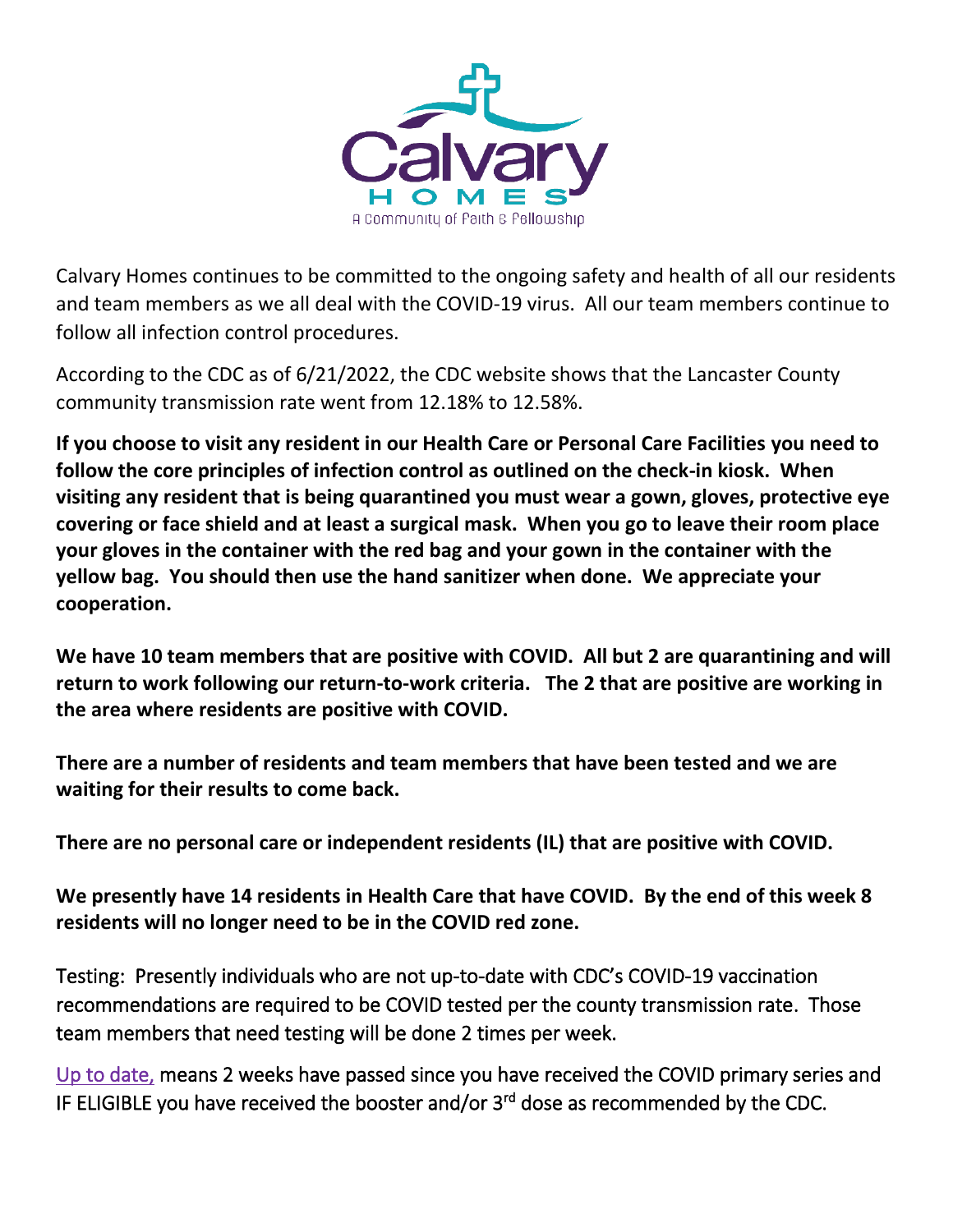To all Healthcare and Personal Care Residents and Families,

At this time, we will continue to follow the below precautions for Health Care and Personal Care areas:

- Visitors should wait at least *10 days* after exposure to, or infection from, COVID-19 before entering Calvary Homes, be fever free for 24 hours without fever-reducing medication and have improvement in symptoms.
- Visitors should not visit if they are exhibiting signs or symptoms of COVID-19, regardless of vaccination status.
- Health Care and Personal Care residents who wish to attend a meetings or gatherings outside of their level of care (a non-medical outings) should notify Social Services or nursing. Non-medical outings, include but are not limited to, eating in the Independent Living (IL) dining room in the Grandview Café or attending IL activities. All residents are encouraged to wear face masks when going to any outings or events, as there is still the risk of the transmission of the virus and the potential of quarantining related to exposure.
- Indoor visitation is permitted at all times for all residents. Visitation infection control precautions are outlined below:
	- o Visits with greater than 2 visitors, shall occur in an approved designated location and are encouraged to be time limited (to ensure all residents have the same opportunity for visitation). To guarantee availability of designated visitation locations, Calvary Homes encourages, but does not require these visits be scheduled in advance.
	- o All visitors are required to enter and exit through the main Hurter entrance to be screened in and out. Visitors must display the sticker badge, printed from the check in kiosk, at all times while in Health Care or Personal Care area. Calvary Homes reserves the right to ask a visitor to return to the kiosk to obtain a badge or suspend the visit until screening has been successfully completed.
	- o Those visiting Health Care must enter and exit using the west door, located near the Hurter lobby. Please do not use the door near therapy.
	- o Performance of hand hygiene, before and after visitation.
	- o Visitors should wear a face covering or mask (covering mouth and nose) and physically distance when around other residents and staff, regardless of vaccination status.
		- Residents, regardless of vaccination status, can choose not to wear a face covering or mask when other residents are not present and have close contact (including touch) with their visitor. Please note, not wearing a face